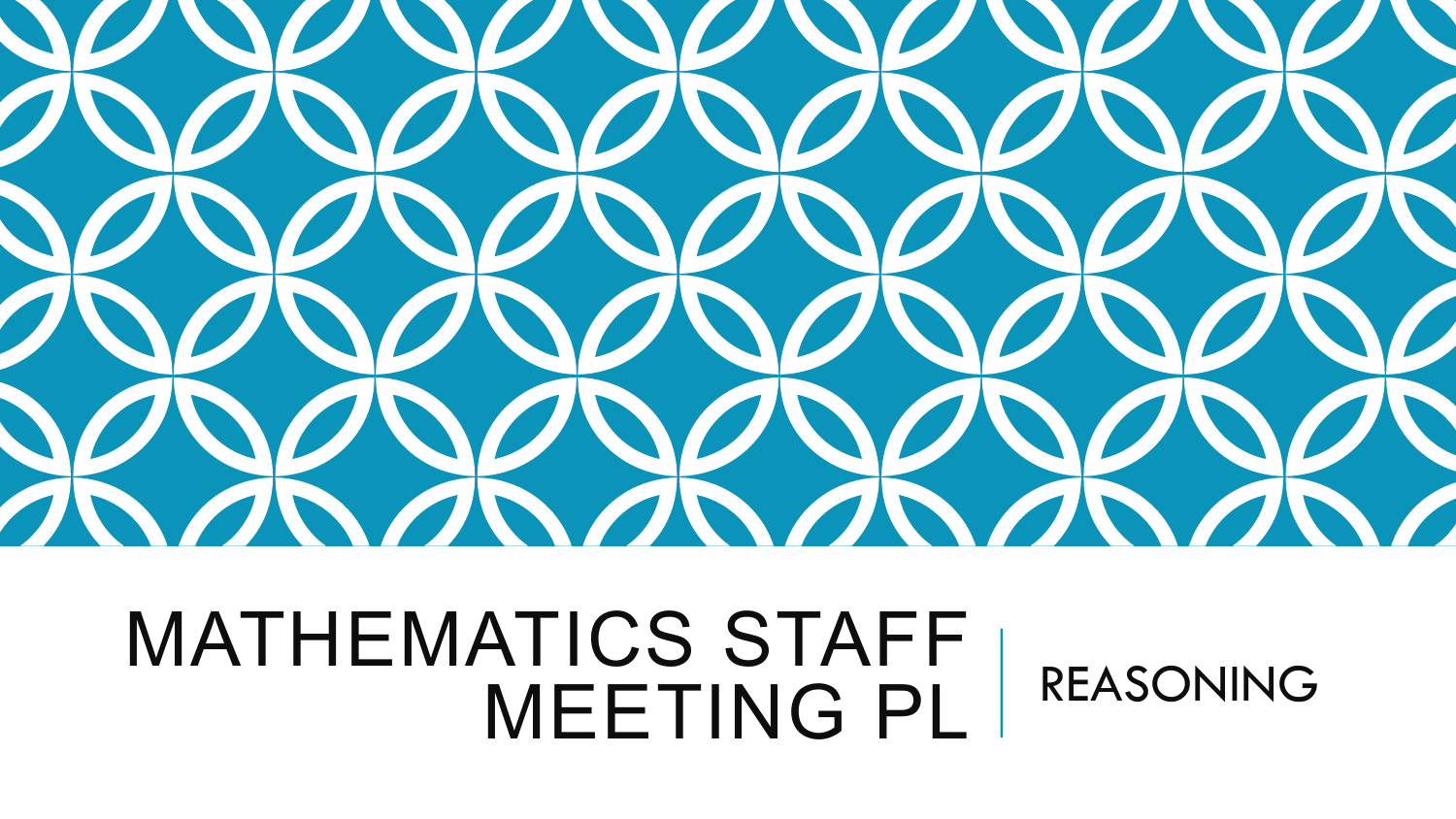#### FEEDBACK FROM TWILIGHT SESSION Where to next..... **Q**Play based 4

**<u>L</u>Practical experiences and** hands on 17

 $\Box$ **Problem solving/authentic** tasks 13

 $\square$ Observe other schools/ programs 6

 $\Box$ Soft skills/collaboration 5

 $\Box$  Activities for different stages 5

**L**Vision statement 3

 $\Box$ Basic number skills 3

**L**Games and technology 3

 $\Box$ Differentiation 2

**L**Tracking and Assessment 2

 $\Box$ Resources 2

**QIntegration across KLAs 2** 

Daily 3 1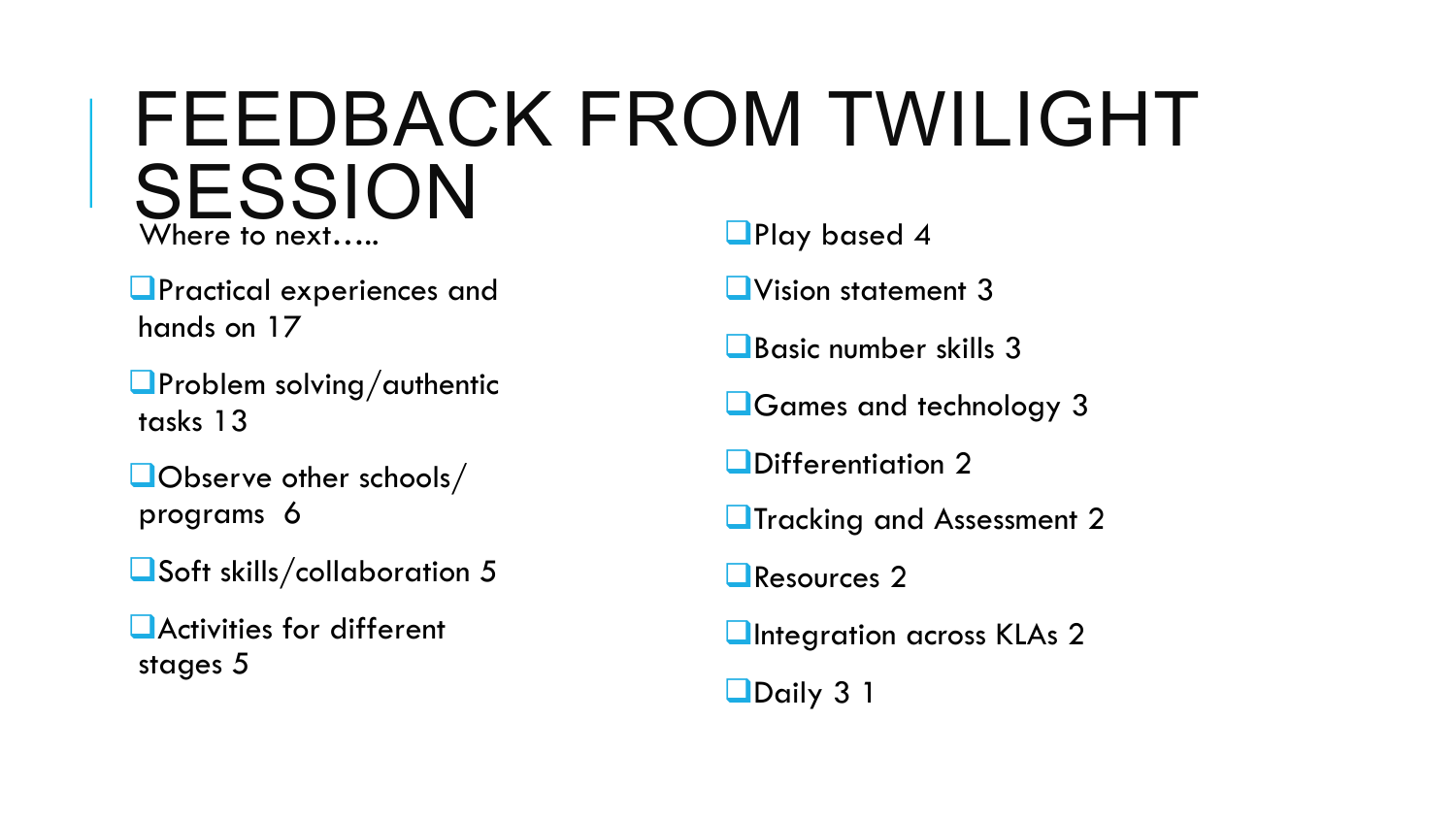#### HOW DO PRACTICAL, HANDS ON EXPERIENCES AND AUTHENTIC PROBLEMS FIT INTO THE SYLLABUS?

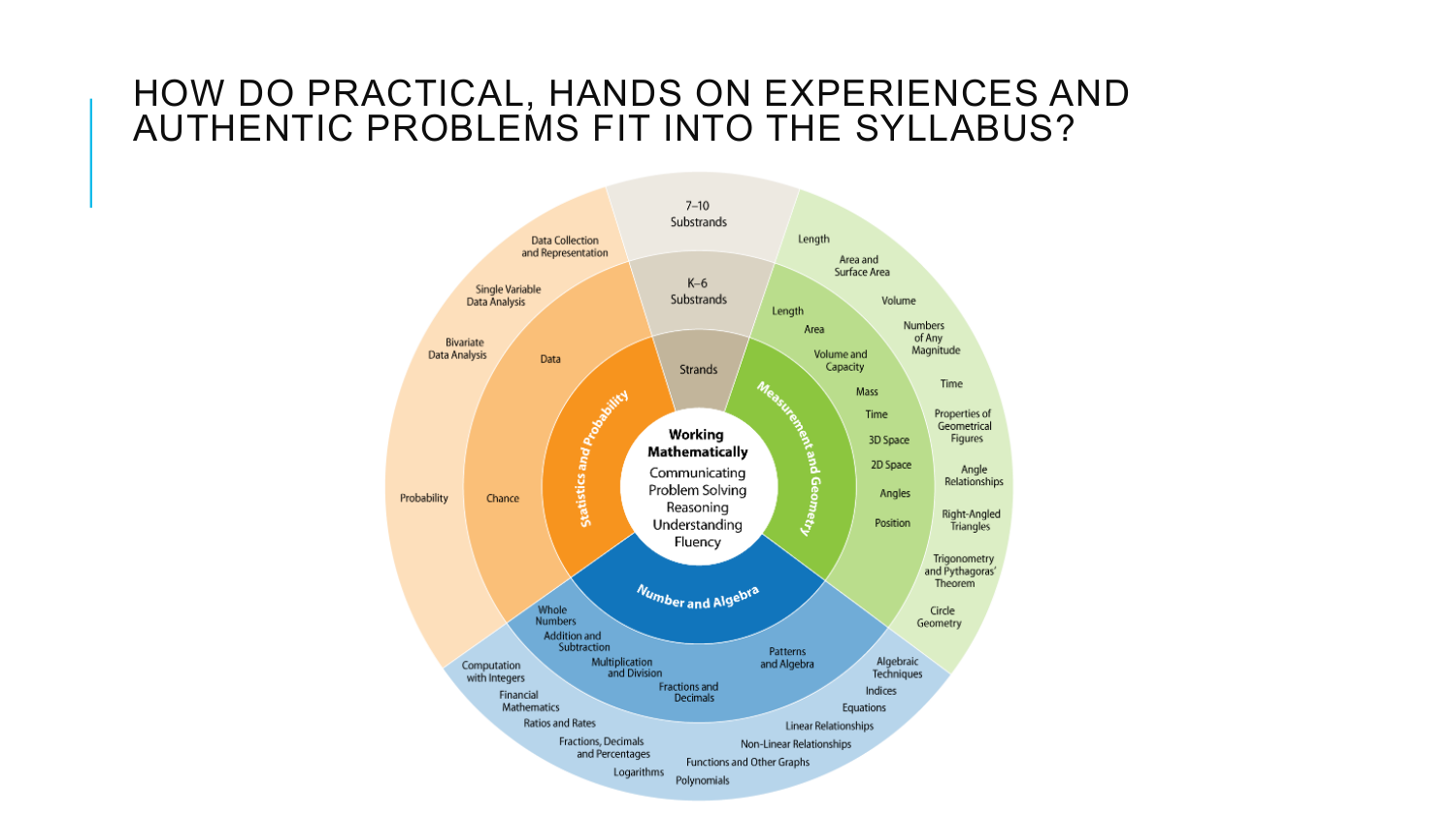Working MathematicallyWorking Mathematically relates to the syllabus objective:

*Students develop understanding and fluency in mathematics through inquiry, exploring and connecting mathematical concepts, choosing and applying problem-solving skills and mathematical techniques, communication and reasoning*

As an essential part of the learning process, Working Mathematically provides students with the opportunity to engage in genuine mathematical activity and develop the skills to become flexible and creative users of mathematics.

In this syllabus, Working Mathematically encompasses five interrelated components

**L**Communicating

**Q**Problem Solving

 $\Box$ Reasoning

**L**Understanding

**L**Fluency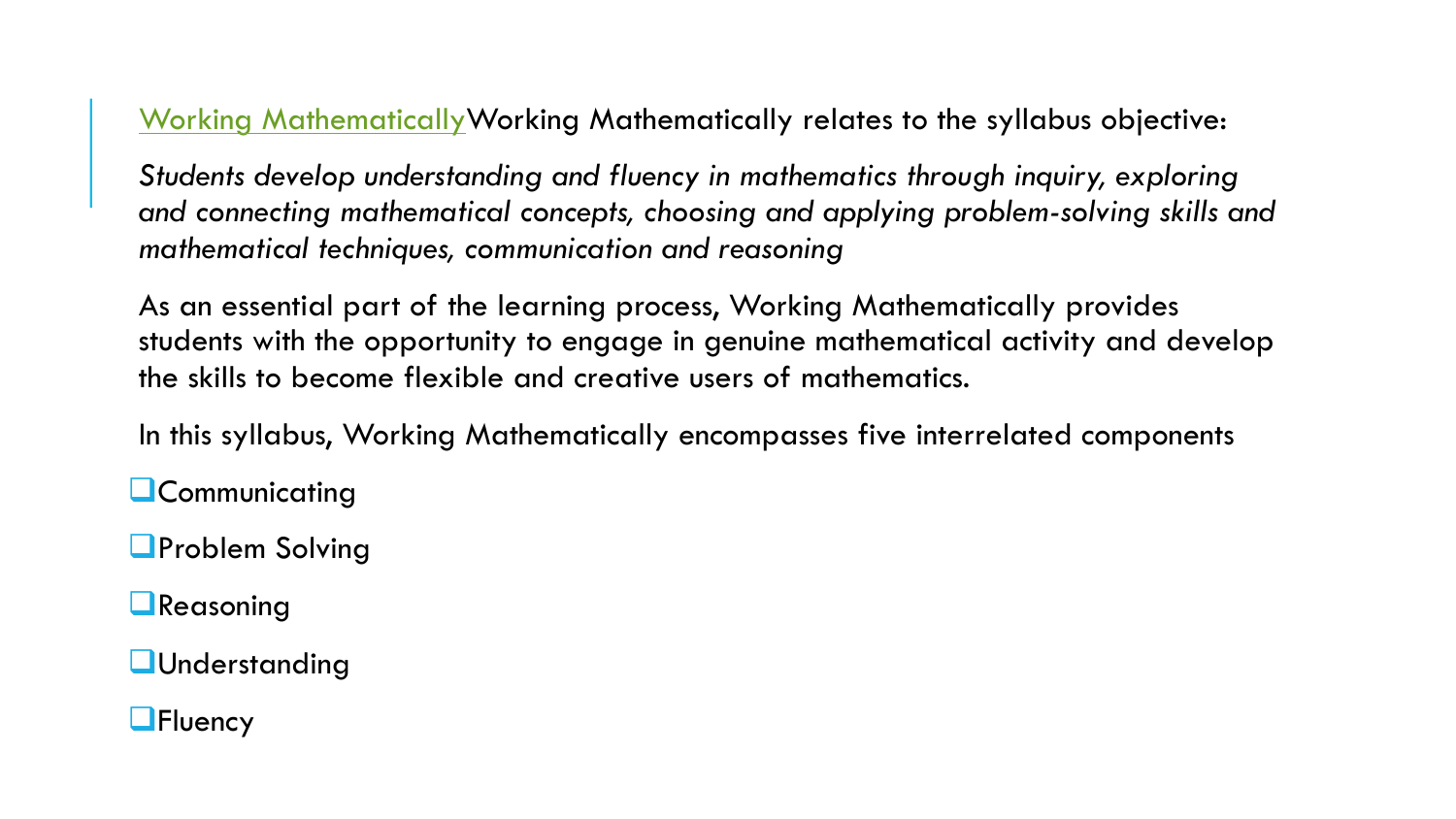## WHAT DOES REASONING MEAN?

 $\Box$ Conjectures – (mathematical hypothesis/mathematical predictions)

 $\Box$ Generalising – identifying a pattern, commonalities or relationship and extending it beyond the original problem

 $\Box$  Justifying strategies used and conclusions reached

**L**Analysing

 $\Box$ Investigating

 $\Box$ Proving that something is true or false

 $\Box$  Comparing and contrasting – How are they the same? How are they different?

**L**Evaluating – Which strategy is the best? Why? Which is the most efficient?

 $\Box$ Explaining their thinking and their choices

 $\Box$ Inferring

 $\Box$ Adapt the known to the unknown

**http://www.3plearning.com/blog/making-sense-mathematics-reasoning-2/**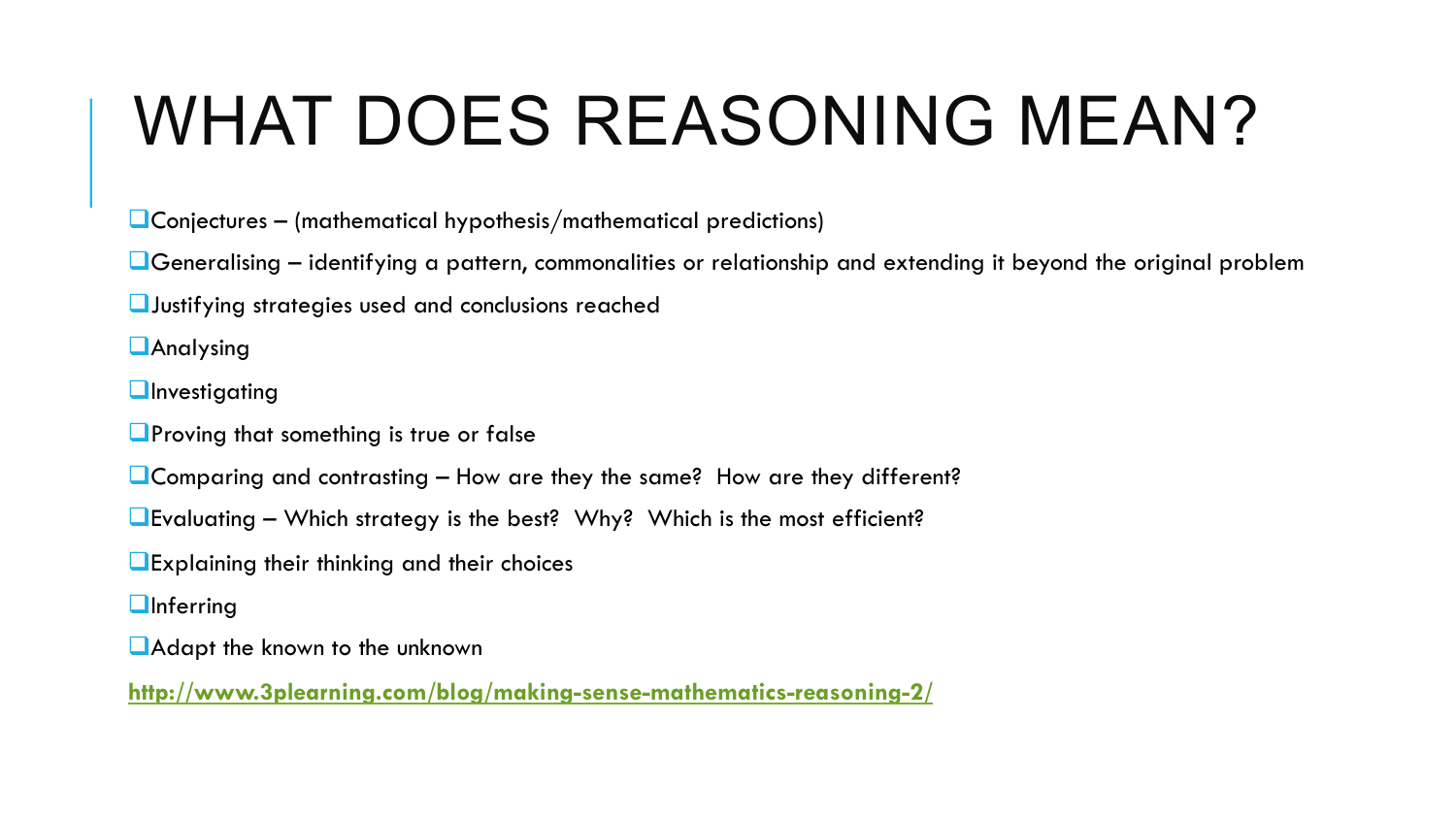### MENTALLY HOW WOULD YOU SOLVE THIS PROBLEM?  $17 + ? = 41$